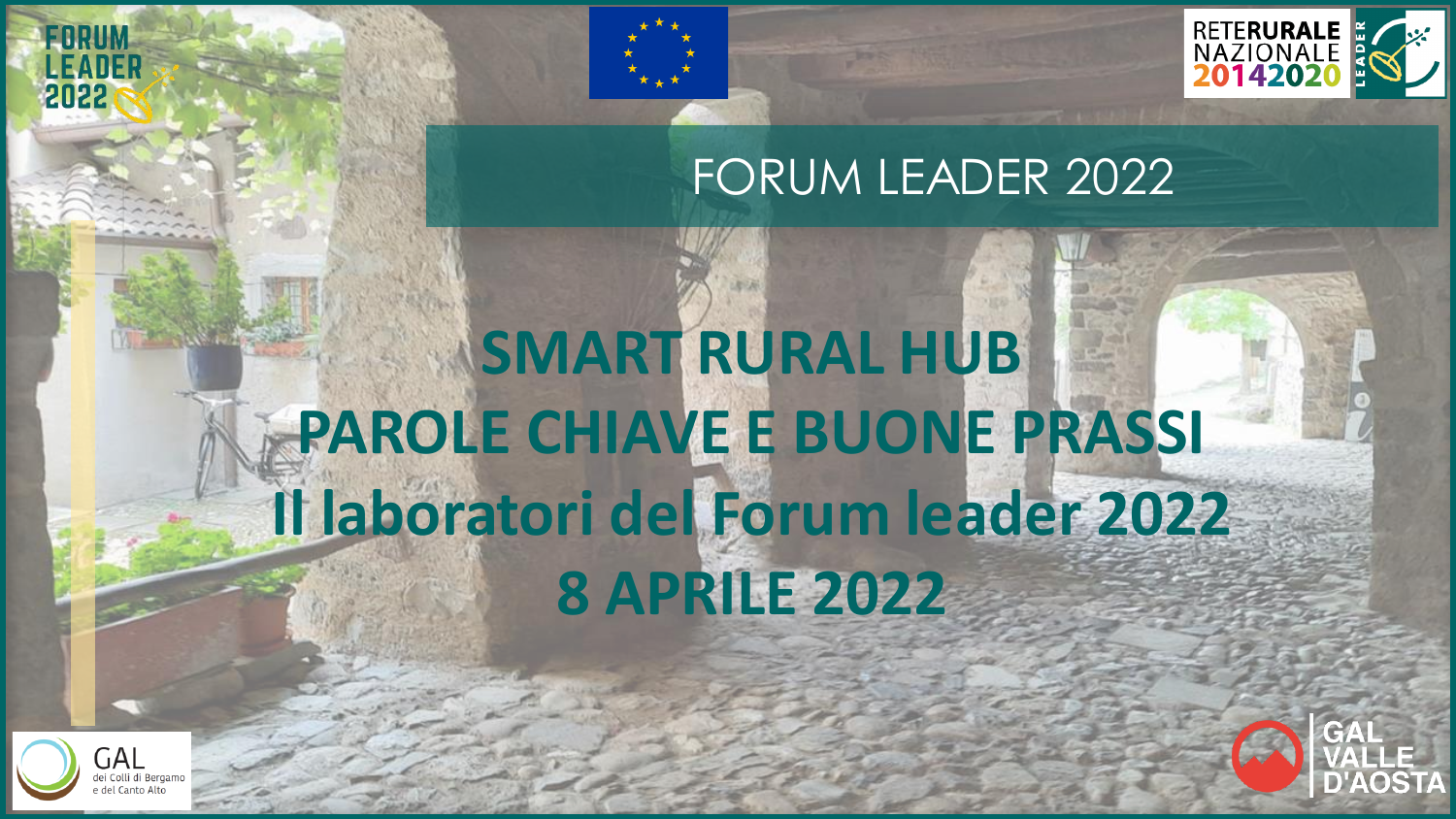

Si fonda su punti di forza e opportunità locali esistenti per impegnarsi in un processo di sviluppo sostenibile dei territori.

Si basa su un approccio partecipativo al fine di sviluppare e implementare le strategie necessarie a migliorare le condizioni economiche, sociali e ambientali, in particolare promuovendo l'innovazione e utilizzando soluzioni rese possibili dalle tecnologie digitali. Trae vantaggio dalla collaborazione e dalle alleanze con altre comunità e attori presenti nelle aree rurali e urbane.



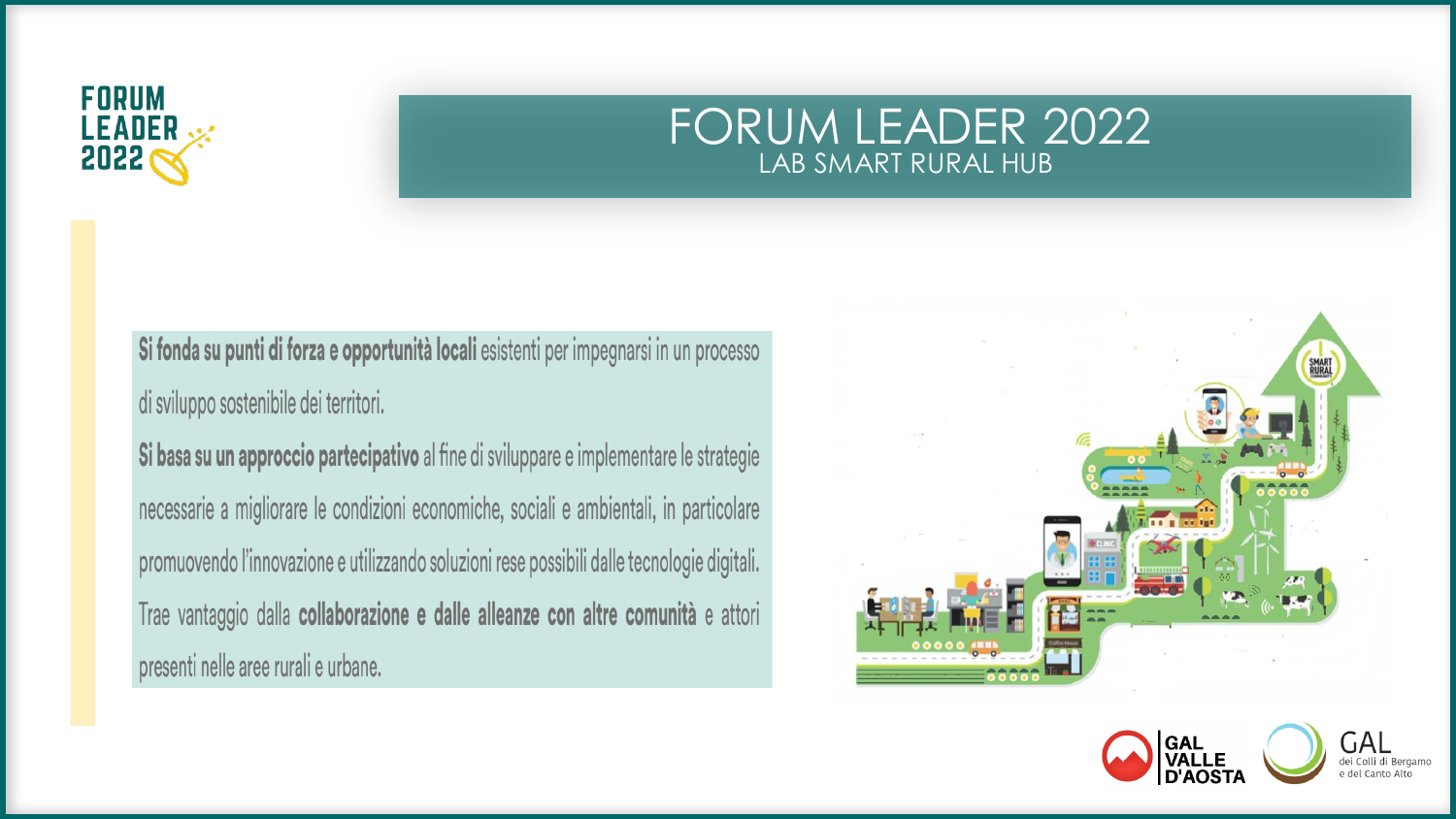



#### CALENDARIO INCONTRI

- GIOVEDÌ 28 APRILE H. 15:00 -16:30
- MARTEDÌ 17 MAGGIO H. 15:00-16:30
- MARTEDÌ 7 GIUGNO H:15:00-16:30
- VENERDÌ 24 GIUGNO H:11.00- 12:30

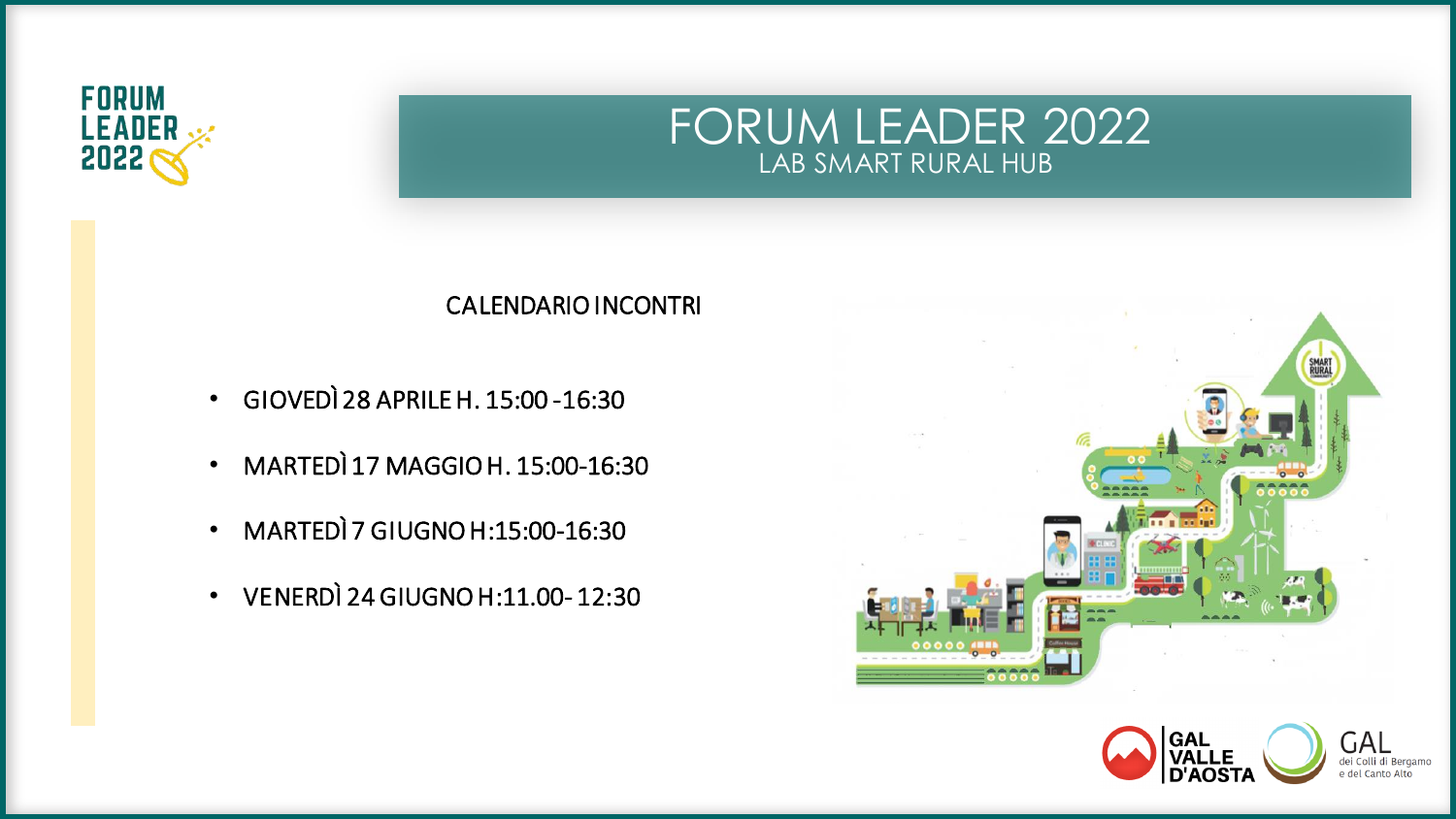## FORUM LEADER 2022 LAB SMART RURAL HUB



#### AMBITI DI CONFRONTO E PAROLE CHIAVE

#### **DIGITALIZZAZIONE DELLA PUBBLICA IINSITRAZIONE IN AMBITO RURALE**

VISION - STRATEGIA PERCORSI DI CAMBIAMENTO **TRANSIZIONE AL DIGITALE DIGITAL PILOT: PA PIAZZE CIVICHE VIRTUALI** PIATTAFORME COLLABORATIVE





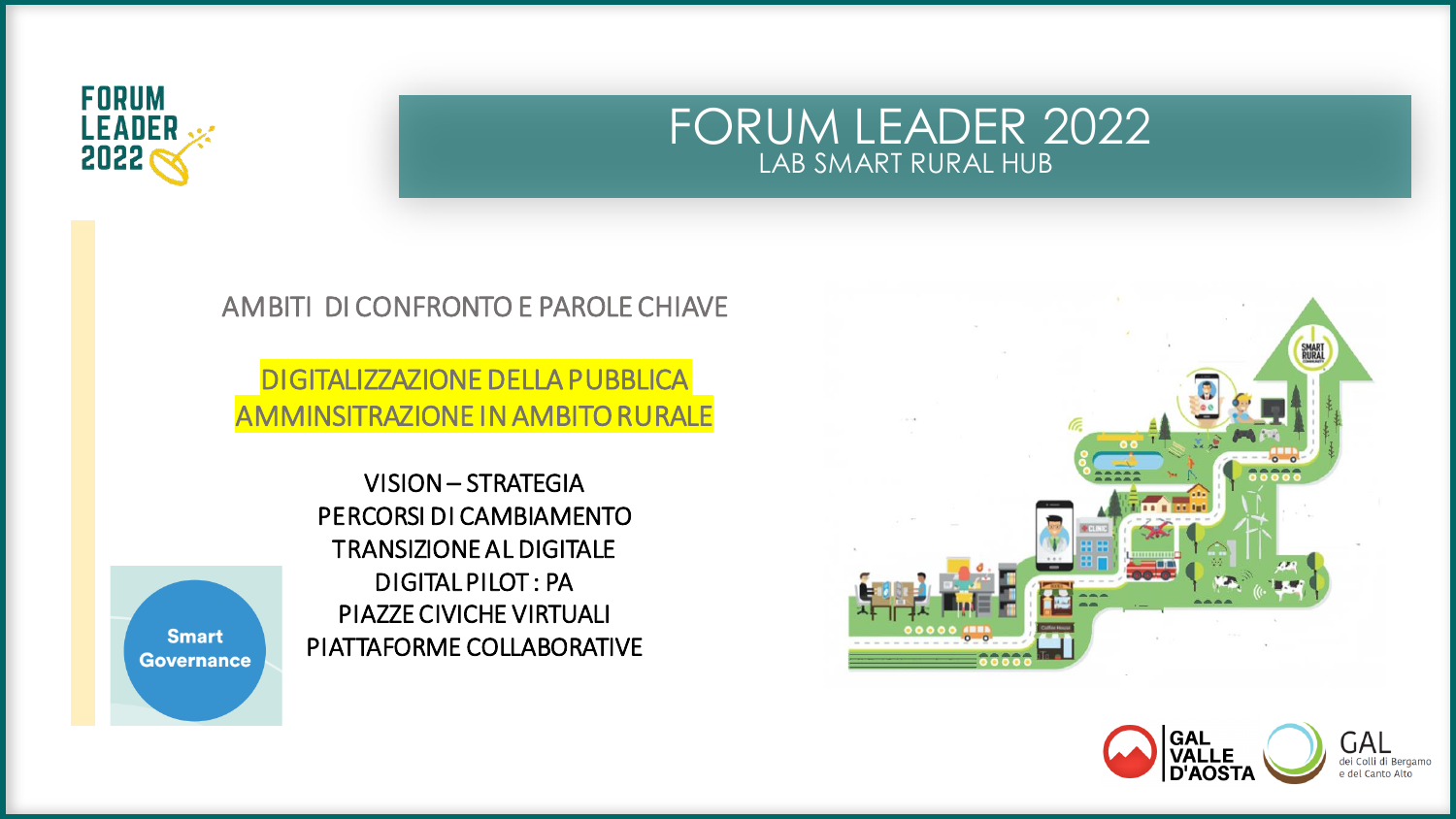

#### AMBITI DI CONFRONTO E BUONE PRATICHE

SERVIZI ALLA POPOLAZIONE IN AMBITO RURALE

COMPACT VILLAGE FACILITAZIONE AL DIGITALE : DIGITAL CIVIC PILOT MEDICINA A DISTANZA SERVIZI SOCIO SANITARI DI COMUNITA' LE FORME DELLA DIDATTICA **PIATTAFORME DIGITALI PER EVENTI DI COMUNITA'**



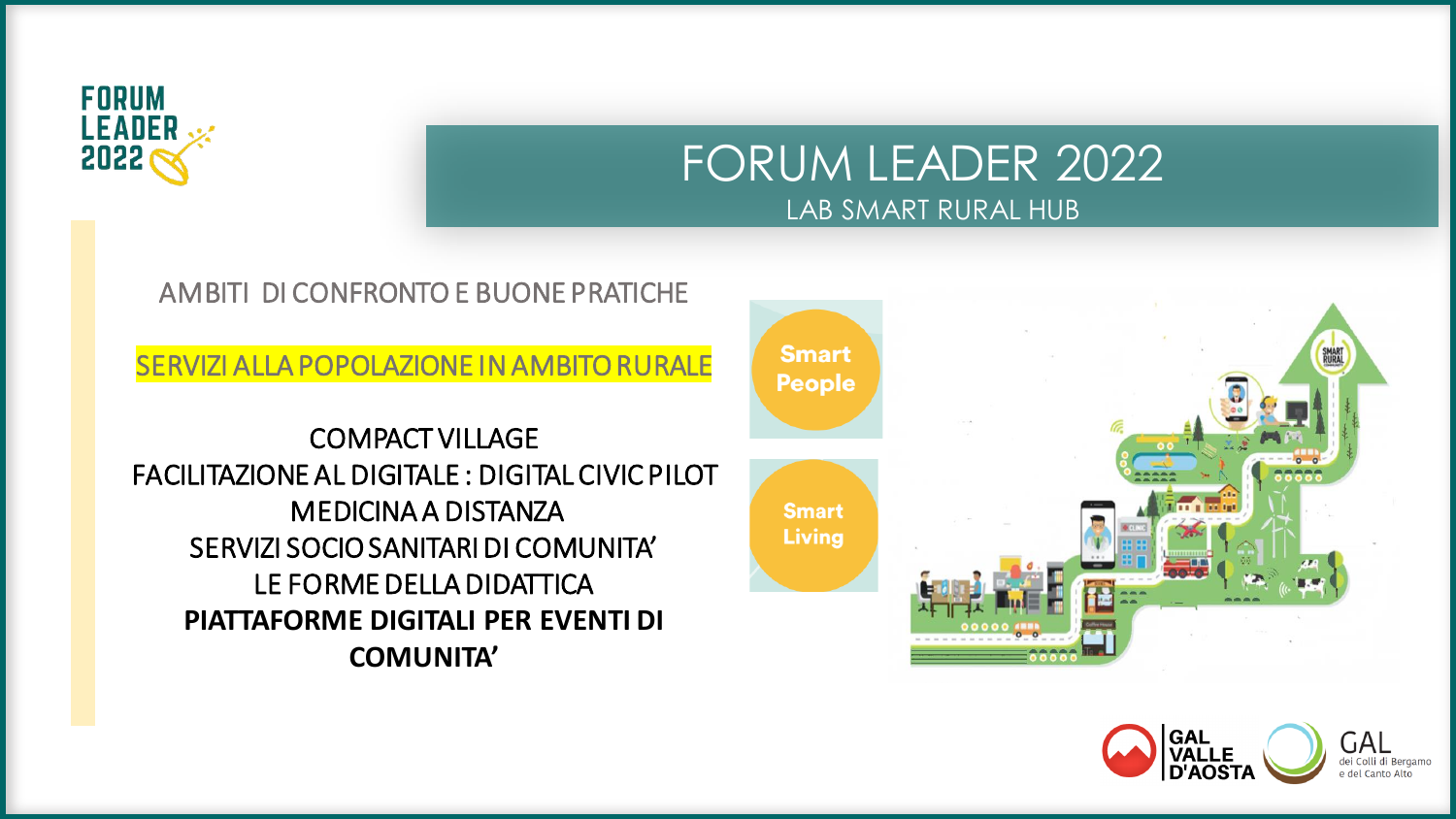

#### AMBITI DI CONFRONTO E BUONE PRATICHE

**TURISMO** 

ACCESSIBILITA ICT COMUNICAZIONE MOBILE INTELLIGENZA ARTIFICIALE REALTÀ VIRTUALE REALTÀ AUMENTATA **CONDIVISIONE** 





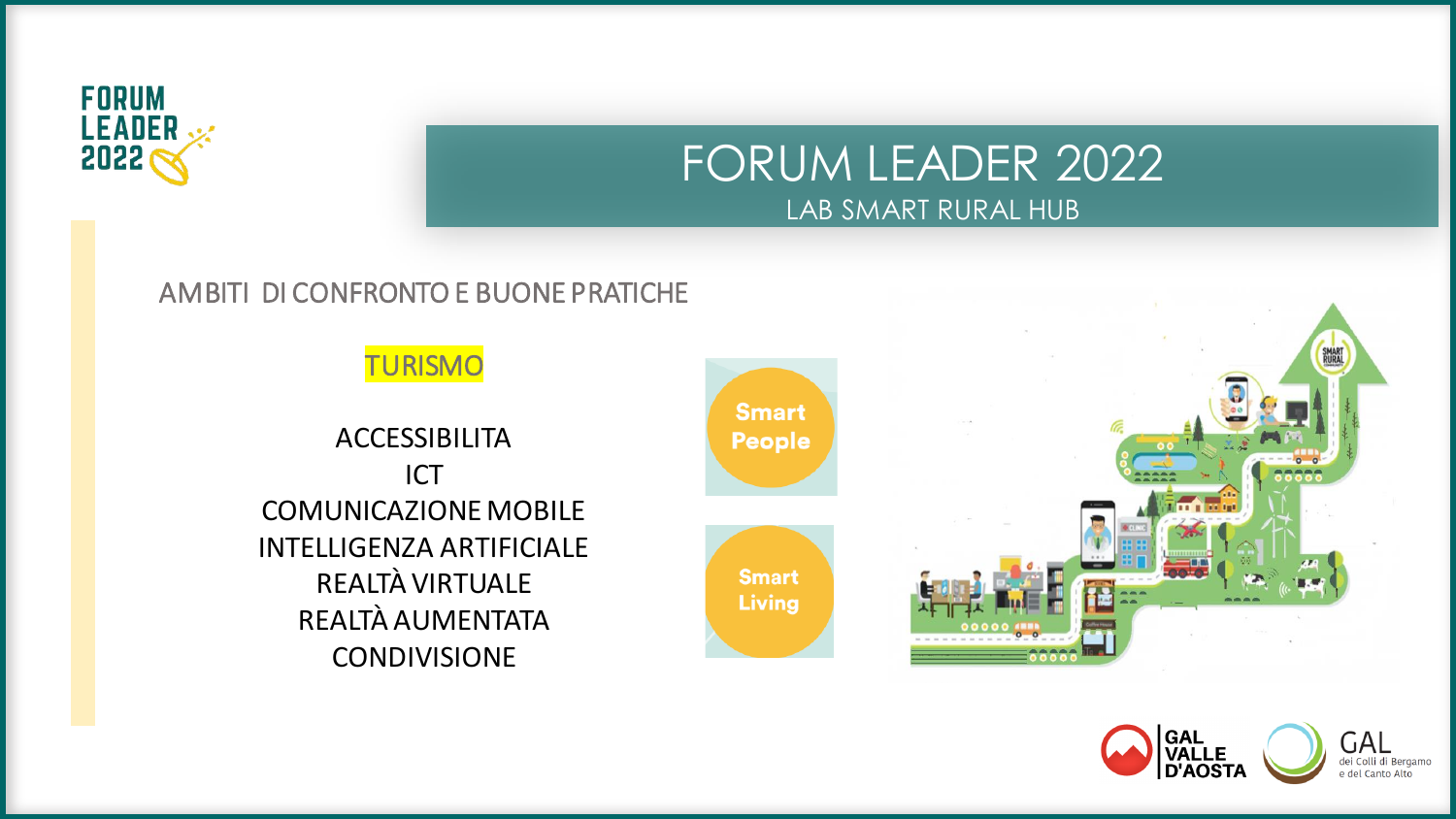

## FORUM LEADER 2022 LAB SMART RURAL HUB

#### AMBITI DI CONFRONTO E BUONE PRATICHE

**COMUNITÀ ENERGETICHE** 

**TRANSIZIONE ENERGETICA ENERGIE RINNOVABILI RETE ECONOMIA CIRCOLARE** AUTOCONSUMO COLLETTIVO ECONOMIA COLLABORATIVA/SHARING ECONOMY **PROSUMER ABITARE SOSTENIBILE** 



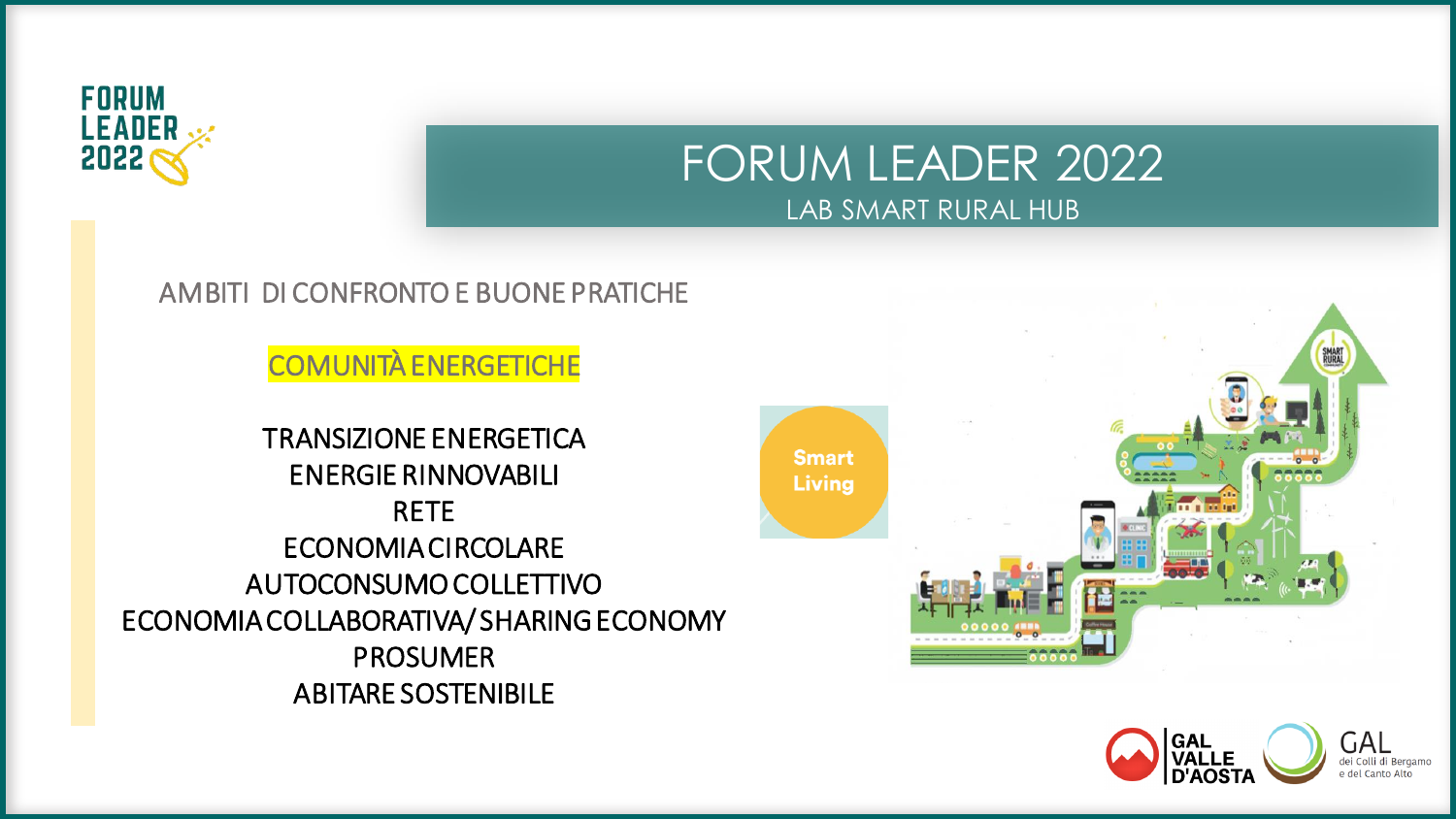

#### FORM PER LA SEGNALAZIONE DELLE BUONE PRATICHE

https://bit.ly/3rbJAYF